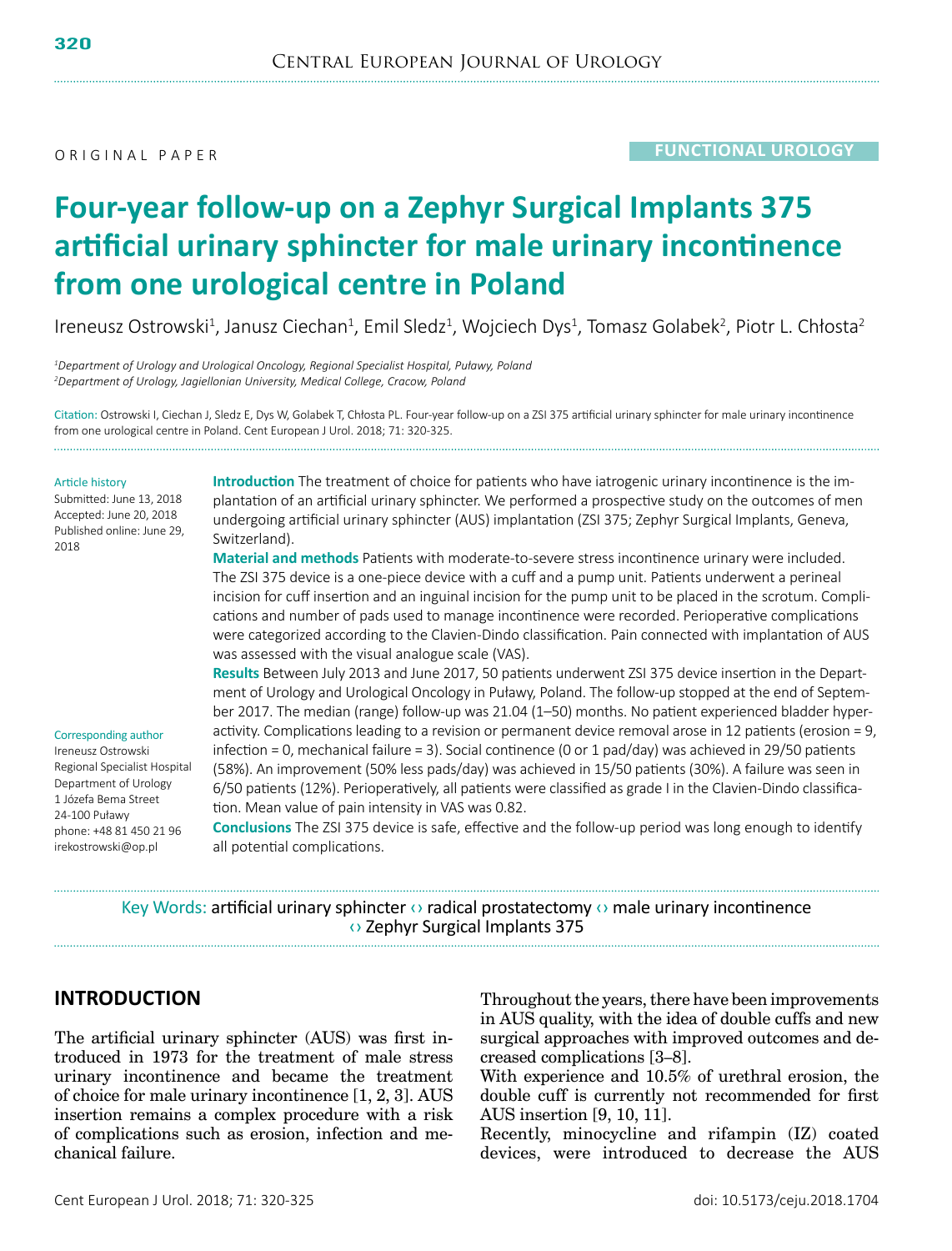infection rate, but without any significant success [12].

Revision rates attributable to mechanical failure still range from 8 to 45% [3, 13, 14, 15].

The quality of the sphincter's preparation, connection of components and surgeon's experience during the procedure are the key factors for success as the learning curve is long.

Most of the sphincter insertions are carried out by occasional operators (1 to 3 procedures per year). Less than 10% of AUS insertions are performed by surgeons with experience of at least 100 procedures in the USA [16]. The risk of revision surgery increases from 13 to 24% [17].

ZSI 375 (Zephyr Surgical Implants, Geneva, Switzerland) was designed to facilitate AUS insertion (Figure 1). The cuff is adjustable around the urethra (Figure 2) and pre-connected. The pressure can be increased to improve the patient's continence. It has no abdominal reservoir so as to reduce the operating time and to avoid abdominal incision and dissection in scarred retroperitoneum [18, 19, 26].

The aim of the present study was to analyse the safety and efficacy of ZSI 375 in 50 incontinent male patients with a follow-up period from July 2013 to September 2017.

### **MATERIAL AND METHODS**

### **Patients**

We performed a prospective analysis of patients who underwent ZSI 375 placement in one urological centre in Poland from July 2013 to June 2017. Patients were followed up to September 2017. Our urological team (two surgeons) inserted the ZSI 375 artificial urinary sphincter during their learning curve period. Indication for ZSI 375 insertion was for moderate stress urinary incontinence (2 to 3 pads/day) and severe stress incontinence (4 and more pads/day). All patients had failed previous rehabilitation by pelvic floor training and electrostimulation. The preoperative evaluation included patient history, pad use, a physical examination, and cystoscopy looking for stenosis, urine analysis and urodynamic testing to exclude an overactive bladder.

### **Device preparation and implantation**

The ZSI 375 is a one-piece AUS made up of a cuff connected by a kink-resistant tubing to a pump unit (Figure 1). The adjustable cuff is moulded in a curve to avoid folding. It is placed around the urethra, the pump unit (pressure-regulating tank and pump) is placed in the scrotum, in the subdartos pouch

*cal Implants).*

**Figure 2.** *The implantation of the ZSI 375 (Zephyr Surgical Implants).*

(Figure 2). After activation, the pressure in the hydraulic circuit can be increased or decreased to improve the patient's continence.

Two versions of the sphincter manufactured by Zephyr Surgical Implants (Geneva, Switzerland) are available: a version (ZSI 375) which is initially provided dry and must be filled with a saline solution before insertion and a pre-filled version (ZSI 375 PF) ready to be implanted.

The sphincters used in this prospective study were the first ZSI 375 version and the latest a pre-filled version ZSI 375 PF. The first version has to be prepared before insertion: the sphincter must be filled

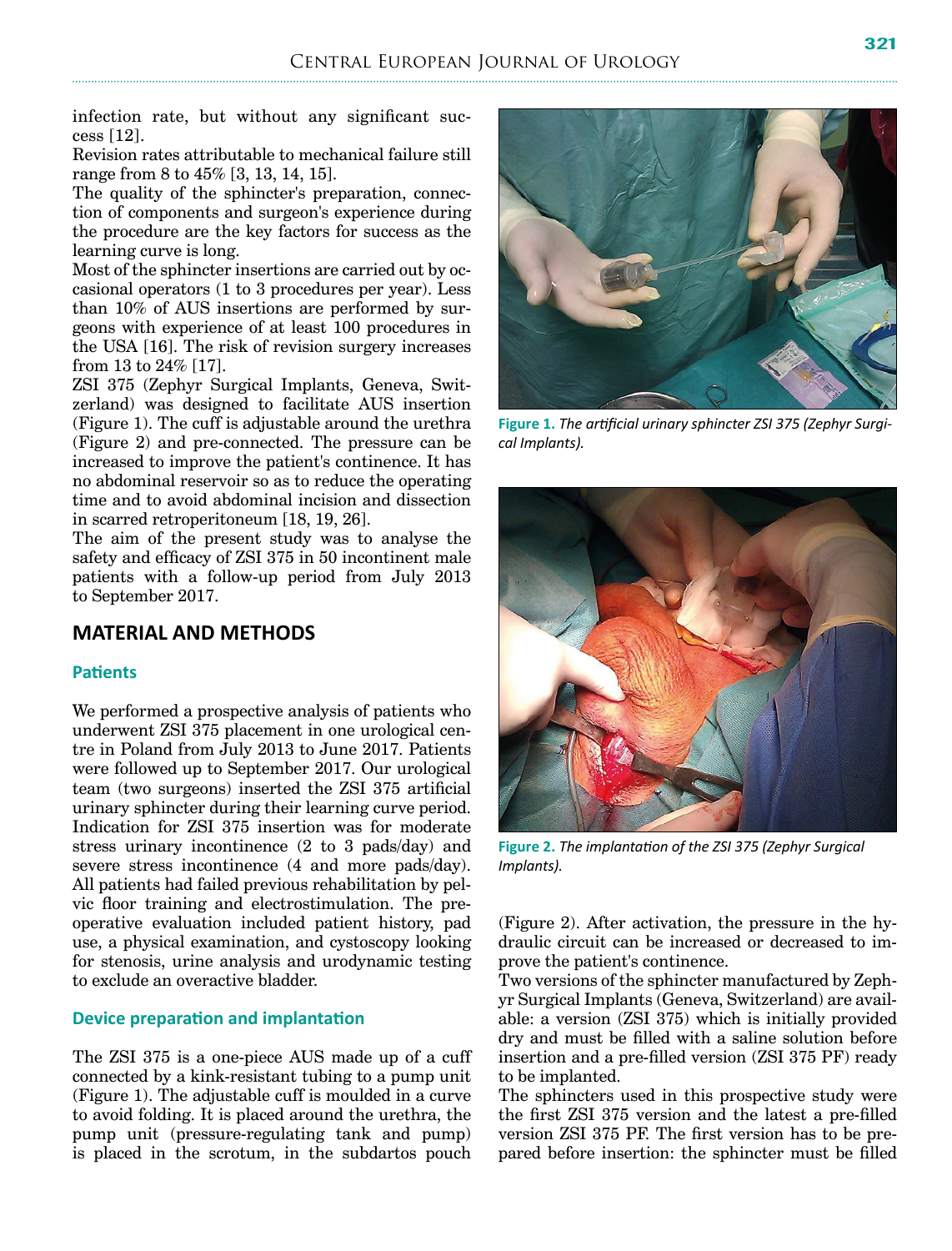with a saline solution and air bubbles removed. The second is already prepared before implantation.

The implantation procedure was carried out under general or regional anaesthesia with patients in the lithotomy position.

A 16 Ch Foley catheter was placed for guidance in all patients.

For all patients, a traditional surgical technique was used consisting of a perineal incision for cuff placement and inguinal incision for scrotal placement of the pump unit. After the procedure, a 12 Ch Foley catheter was inserted into the bladder. On average, it was maintained for 2.4 days (1–4 days). Patients were discharged after catheter removal and after they could void. The postoperative patients stayed in the ward for 4.5 days (3–6 days). The device was activated eight weeks later.

### **Follow-up after implantation**

Urine analysis and bladder ultrasonography were conducted to evaluate the residual urine volume, and flow rate measurements were performed after sphincter activation at 1, 3, 6 months after activation and every year up to September 2017.

Patients recorded the number of pads used per day in a 7-day diary before their visits. Total continence was at 0 pads (i.e. completely dry), social continence was at a daily use of 1 pad. Incontinence was given by a daily use of  $>1$  pad.

Success was defined as social continence (0 to 1 pad per day) and an improvement as a decrease in daily pad use (more than a 50% reduction; usually 2 pads per day).

All the patients established their level of pain using the visual analogue scale (VAS) one month after activation of the device. The perioperative complications were classified with Clavien-Dindo questionnaires.

### **RESULTS**

### **Patient characteristics**

From July 2013 to June 2017, 50 patients underwent implantation of a ZSI 375 device in one centre in Poland and were followed up until September 2017. The mean (range) age was 65.5 (24–78) years, with moderate stress incontinence  $(n = 8)$  and severe stress urinary incontinence  $(n = 42)$ . Incontinence was secondary to radical prostatectomy  $(RP, n = 26)$ , radiotherapy  $(n = 2)$ , RP and radiotherapy  $(n = 12)$ , transurethral resection of prostate (TURP,  $n = 6$ ), rectal surgery with urinary tract injury  $(n = 1)$ , pelvic injury  $(n = 1)$  and neurological disorder  $(n = 2)$ (Table 1).

**Table 1.** *The aetiology of the incontinence and complications*

| Aetiology of incontinence        | Infections<br>n (%) | Urethral<br>erosions<br>n (%) | Mechanical<br>complications<br>n (%) |
|----------------------------------|---------------------|-------------------------------|--------------------------------------|
| RP (26 patients)                 | O                   | 4(15)                         | 2(8)                                 |
| RT (2 patients)                  | O                   | 1(50)                         | O                                    |
| RP+RT (12 patients)              | O                   | 2(17)                         | O                                    |
| TURP (6 patients)                | O                   | 1(17)                         | 1(17)                                |
| Rectal surgery (1 patients)      | O                   | O                             | O                                    |
| Neurogenic disorder (2 patients) | O                   | O                             | O                                    |
| Pelvic trauma (1 patient)        | 0                   | 1(100)                        | O                                    |
| Total (50 patients)              | U                   | 9(18)                         | 3(6)                                 |

RP – radical prostatectomy; RT – radiotherapy; TURP – transurethral resection of prostate

The mean hospital stay was 4.8 days and the median  $(\text{range})$  follow-up was  $21.04$   $(1-50)$  months.

### **Complications**

Implantation and recovery were uneventful in 48/50 patients (96%). Perioperatively, all patients were classified as grade I in the Clavien-Dindo classification. Pain related to the presence of artificial urethral sphincter ZSI 375 were assessed with the use of VAS. In the pain intensity scale from 0 to 10 patients assessed their ailments as ranging from 0 to 4. Mean pain intensity value in VAS was 0.82. Thirty-five patients (70%) did not feel any pain resulting from the presence of the artificial sphincter. Pain occurred much more frequently in the group of patients with urethral erosion (7/9 patients). No patient experienced bladder hyperactivity after device activation. Complications leading to revision or permanent device removal arose in 12/50 patients (24%). The recorded complications were urethral erosion  $(n = 9)$ ,

infection  $(n = 0)$  and mechanical failure  $(n = 3)$ . All patients with urethral erosion underwent perma-

nent removal of the artificial sphincter. The three patients presenting with mechanical failure all had revision and reimplantation surgery which resulted in social continence maintaining to this day.

### **Efficacy**

Before device implantation, all patients used  $\geq$ 3 pads for incontinence.

Social continence was achieved in 29/50 patients (58%); continence improved from "4 or more pads" to 2 pads per day in 15/50 patients (30%) (Table 2). Persistent incontinence without complication and with sphincter functioning properly occurred in 6/50 patient (12%).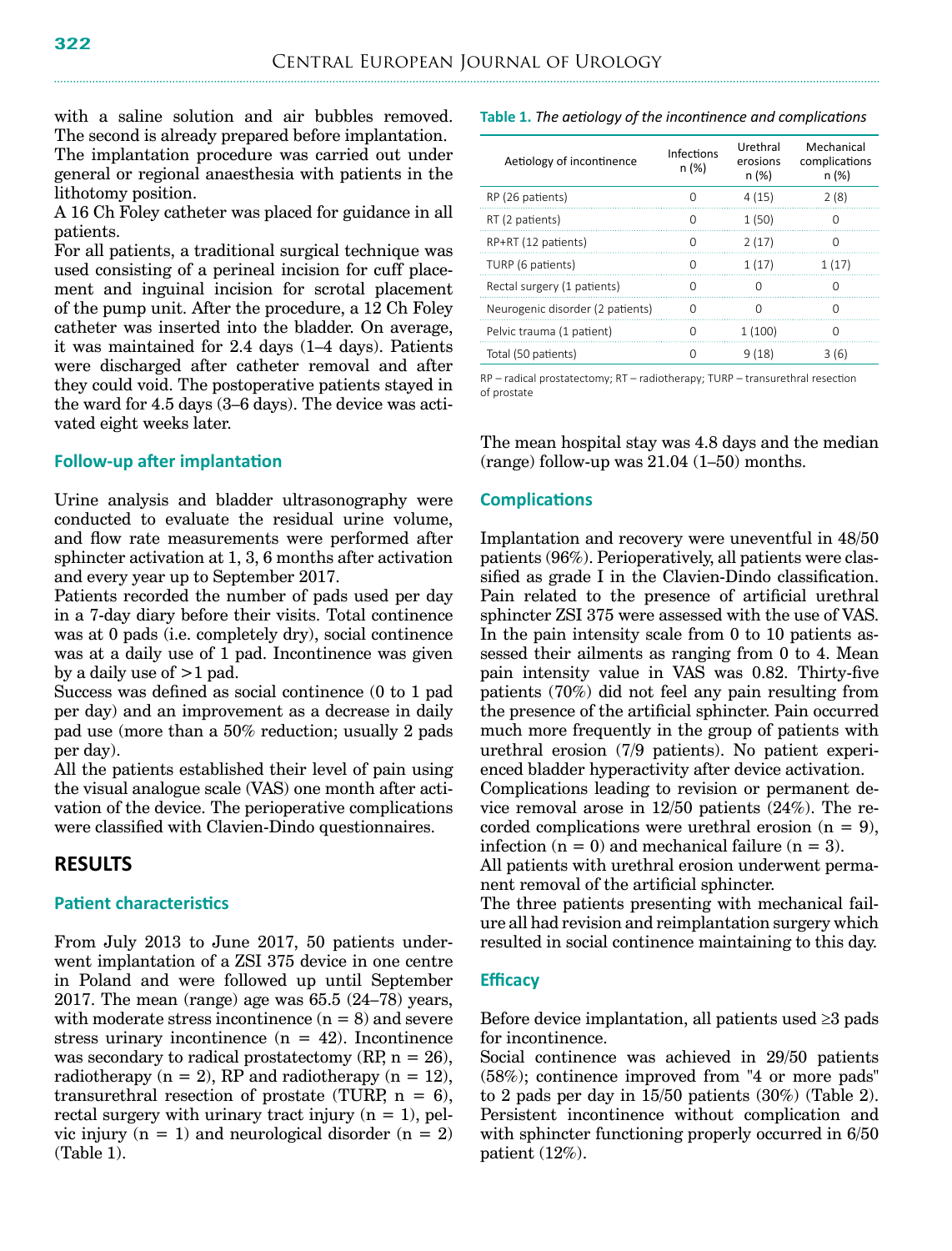|                                  | Before<br>implantation | 12 months<br>after implantation | 24 months<br>after implantation | 36 months<br>after implantation |
|----------------------------------|------------------------|---------------------------------|---------------------------------|---------------------------------|
| Patients, n                      | 50                     | 32                              | 19                              |                                 |
| Pads used/day, n (%)             |                        |                                 |                                 |                                 |
| None                             |                        |                                 | 1 (6)                           | 1 (6.6)                         |
|                                  |                        | 18 (56)                         | 5(26)                           | 4 (26.7)                        |
|                                  |                        | 9(28)                           | 5(26)                           | 4 (26.7)                        |
| ξ                                | 7 (14)                 |                                 | 3(16)                           | 4 (26.7)                        |
| $>= 4$                           | 43 (86)                | 4 (13)                          | 5(26)                           | 2(13.3)                         |
| Social continence 0,1 pad, n (%) |                        | 19 (59)                         | 6(32)                           | 5(33.3)                         |
| Improvement, n (%)               |                        | 10(31)                          | 9(47)                           | 6(40)                           |
| Success, n (%)                   |                        | 29 (91)                         | 15 (79)                         | 11(73.3)                        |
| Failure, n (%)                   |                        |                                 |                                 |                                 |

**Table 2.** *The results of the implantations of the ZSI 375 (Zephyr Surgical Implants)*

### **DISCUSSION**

The present study has some limitations: the patients included in the study underwent radiotherapy treatment or previous AMS 800 AUS (American Medical Systems, Minnetonka, MN, USA) surgery in the past, the patients were operated during surgeons' ZSI 375's learning curve and assessment of continence was based on pad numbers and not on pad weight.

The quality of ZSI 375 has improved over the last five years. The reinforced hydraulic circuit of ZSI 375 PF (pre-filled) has been available since March 2015 and the resulting decrease in operating time should also reduce infection and mechanical failure rates.

A better management of pressure increase after activation should help to decrease urethral erosion.

Two surgeons from one urological centre included their patients in the study and from their own experience in terms of the procedure, the present series of implantations, complications and revision rates are similar to the AMS 800 [20, 21, 22]. In spite of the fact that patient observation time includes the period when operators acquire experience in connection with the learning curve, the obtained results are comparable to the data from literature concerning the artificial urethral sphincter AMS 800.

In our study, efficacy results are similar for social continence, as evaluated by pad use, which was achieved in 29/50 patients (58%). Continence was improved in a further 15/50 patients (30%). Data from the Food and Drug Administration in the USA give a 73% total continence rate for the AMS 800 and an 88% improvement rate [23].

The abdominal approach for reservoir placement can be difficult, especially after robotic surgery and laparoscopy leading to a new approach for the reservoir [24]. A pre-connected device with the absence of an abdominal reservoir simplified the procedure, reducing operating time and risk of infection.

Our median follow-up of 21.04 (1–50) months was long enough to establish the safety and efficacy of the ZSI 375 device and to identify all potential complications. The reported mean time of complication onset for AUS is 19.8 months for erosion, 29.6 months for atrophy, and 68.9 months for mechanical complications [25].

Erosion risk and rate must be discussed and accepted by the patient. From the nine patients presenting erosion, three patients had previous radiotherapy. Radiotherapy is a very well-known adverse factor for insertion of the sphincter. In other publications urethral erosion ranges from 2% to 17% of patients [20, 21, 22, 25, 26].

Infection did not occur in this study. Postoperative wound infection is one of the most common complications. According to Staerman et al., it can occur in 8.3% of patients, which is comparable to or better than that of AMS 800, Flow Secure or other systems used to treat incontinence in men [4, 5, 12, 15, 20, 21, 22, 26]. Three patients had mechanical failures. In all cases of mechanical failure, a new sphincter was implanted with social continence maintained to this day. In the literature, mechanical complications are found in about 10% of artificial urethral sphincter implantation cases [22, 26–28].

A suspicion of one spontaneous reactivation occurred at the same time AMS withdrew its sphincter AMS 800 from the worldwide market because of spontaneous activation in many pumps. Zephyr Surgical Implants have added a security system, which locks the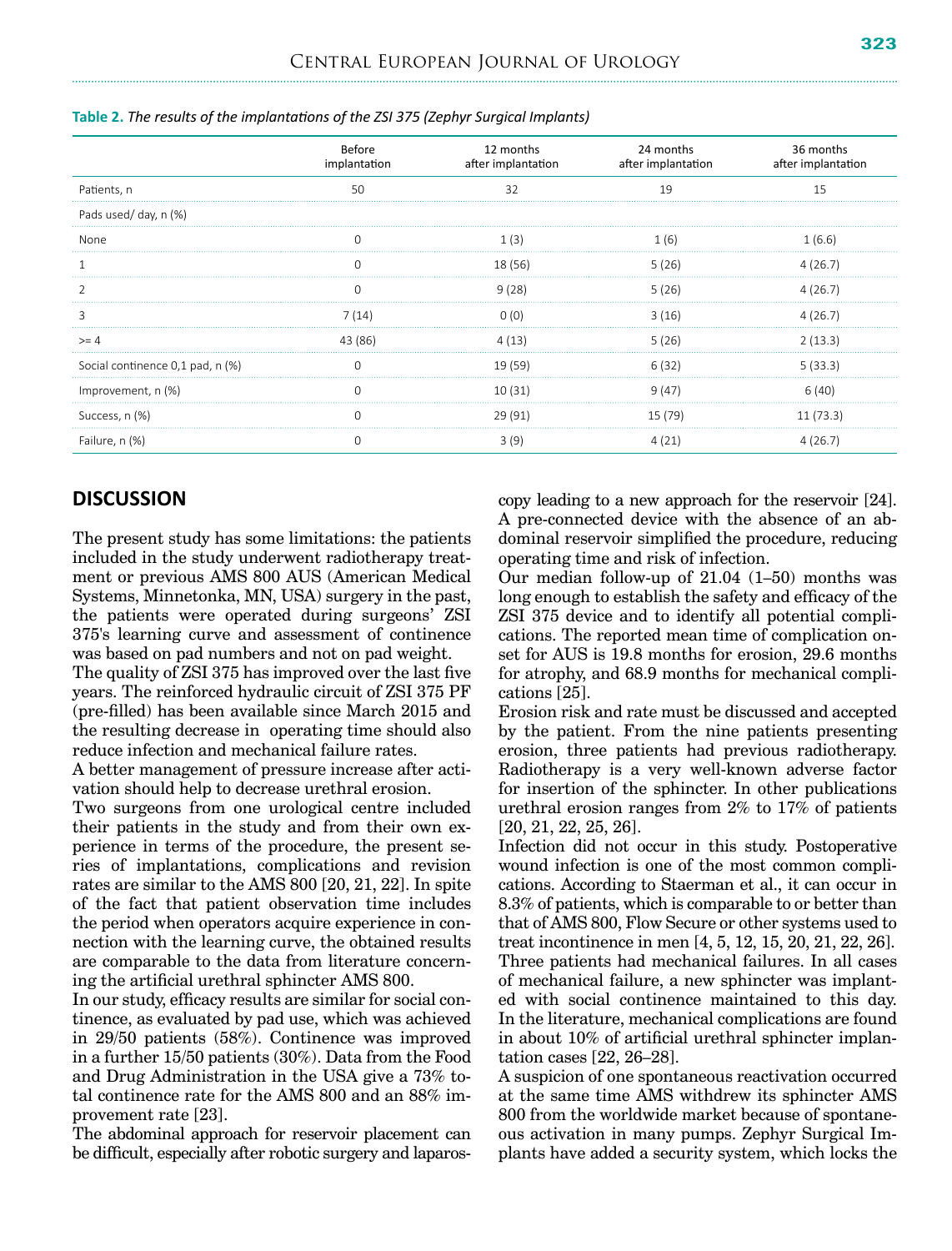sphincter in a safer deactivated position to avoid this kind of complication.

The armed tubing was reinforced in 2011 to avoid kinking, thus making the tubing resistant to breakage. Usually, surgeons are not fond of preparing the AUS, filling the components with a saline solution and removing air bubbles. One sphincter required revision surgery because of a hydraulic circuit leakage of an unknown cause. The ZSI 375 now comes pre-filled, ready to be implanted and the hydraulic circuit is reinforced to reduce the risk of long-term leakage.

### **CONCLUSIONS**

The present study has some limitations: the patients included in the study underwent radiotherapy treatment or previous AMS 800 AUS surgery in the past, the patients were operated during surgeons' ZSI 375's learning curve and assessment of continence was based on pad numbers and not on pad weight.

Nevertheless, the results of this version of ZSI 375 are similar to AMS 800. This is revealed by comparing our results to the results achieved by other authors presented in the quoted literature.

The quality of ZSI 375 has improved over the last five years. The reinforced hydraulic circuit of ZSI 375 PF (pre-filled) has been available since March 2015 and has reduced the operating time.

The ZSI 375 device is safe, effective and the follow-up was long enough to identify all potential complications.

#### **Conflicts of interest**

Ireneusz Ostrowski has performed one surgical support for Zephyr in Serbia.

## **References**

- 1. Scott FB, Bradley WE, Timm GW. Treatment of urinary incontinence by implantable prosthetic sphincter. Urology. 1973; 1: 252-258.
- 2. Herschorn S, Bruschini H, Comiter C, et al. Surgical treatment of stress incontinence in men. Neurourol Urodyn. 2010; 29: 179-180.
- 3. Ostrowski I, Śledź E, Ciechan J, et al. Current interventional management of male stress urinary incontinence following urological procedures. Cent European J Urol. 2015; 68: 340-347.
- 4. Montague DK. Artificial urinary sphincter: long- term results and patient satisfaction. Adv Urol. 2012; 2012: 835290.
- 5. Elliott DS and Barrett DM. Mayo Clinic long-term analysis of the functional durability of the AMS 800 artificial urinary sphincter: a review of 323 cases. J Urol. 1998; 159: 1206.
- 6. Brito CG, Mulcahy JJ, Mitchell ME, et al. Use of a double cuff AMS800 urinary sphincter for severe stress incontinence. J Urol. 1993; 149: 283-285.
- 7. Guralnick ML, Miller E, Toh K, et al. Transcorporal artificial urinary sphincter cuff placement in cases requiring revision for erosion and urethral atrophy. J Urol. 2002; 167: 2075-2078.
- 8. Wilson SK, Delk II Jr, Henry GD, Siegel AL. New surgical technique for sphincter urinary control system using upper transverse scrotal incision. J Urol. 2003; 169: 261-264.
- 9. Brian J Flynn, George D Webster. Evaluation and Surgical Management of Intrinsic Sphincter Deficiency after Radical Prostatectomy. Rev Urol. 2004; 6: 180-186.
- 10. Kowalczyk JJ, Spicer DL, Mulcahy JJ. Long-term experience with the doublecuff AMS 800 artificial urinary sphincter. Urology. 1996; 47: 895-897.
- 11. Kowalczyk JJ, Spicer DL, Mulcahy JJ. Erosion rate of the double cuff AMS 800 artificial urinary sphincter: long-term followup. J Urol. 1996; 156: 1300-1301.
- 12. Mitra R. de Cógáin and Daniel S. Elliott. The Impact of an Antibiotic Coating on the Artificial Urinary Sphincter Infection Rate. J Urol. 2013; 190: 113-117.
- 13. Raj GV, Peterson AC, Toh KL, Webster GD. Outcomes following revision and secondary implantation of the artificial urinary sphincter. J Urol. 2005; 173: 1242-1245.
- 14. Elliott DS, Barrett DM. Mayo clinic longterm analysis of the functional durability of the AMS800 artificial urinary sphincter: a review of 323 cases. J Urol. 1998; 159: 1206-1208.
- 15. Lai HH, Hsu EI, Teh BS, Butler EB, Boone TB. 13 years of experience with artificial urinary sphincter implantation at Baylor College of Medicine. J Urol. 2007; 177: 1021-1025.
- 17. Wilson SK, Aliotta PJ, Salem EA, Mulcahy JJ. New enhancements of the scrotal one-incision technique for placement

of artificial urinary sphincter allow proximal cuff placement. J Sex Med. 2010; 7: 3510-3515.

- 18. Sandhu JS, Maschino AC, Vickers AJ. The surgical learning curve for artificial urinary sphincter procedures compared to typical surgeon experience. Eur Urol. 2011; 60: 1285-1290.
- 19. Staerman F, G-Llorens C, Leon P, Leclerc Y. ZSI 375 artificial urinary sphincter for male incontinence: a preliminary study. BJU Int. 2012; 111: E202-206.
- 20. Ostrowski I, Blewniewski M, Neugart F, et al. Multicentre experience with ZSI 375 artificial urinary sphincter for the treatment of stress urinary incontinence in men. Urologia. 2017; 84: 148-152.
- 21. Hajivassiliou CA. A review of the complications and results of implantation of the AMS artificial urinary sphincter. Eur Urol. 1999; 35: 36-44.
- 22. Venn SN, Greenwell TJ, Mundy AR. The long-term outcome of artificial urinary sphincters. J Urol. 2000; 164: 702-706.
- 23. Kim SP, Sarmast Z, Daignault S, Faerber GJ, McGuire EJ, Latini JM. Long-term durability and functional outcomes among patients with artificial urinary sphincters: a 10-year retrospective review from the University of Michigan. J Urol. 2008; 179: 1912-1916.
- 24. Bauer RM, Gozzi C, Hübner W, et al. Contemporary management of postprostatectomy incontinence. Eur Urol. 2011; 59: 985-996.